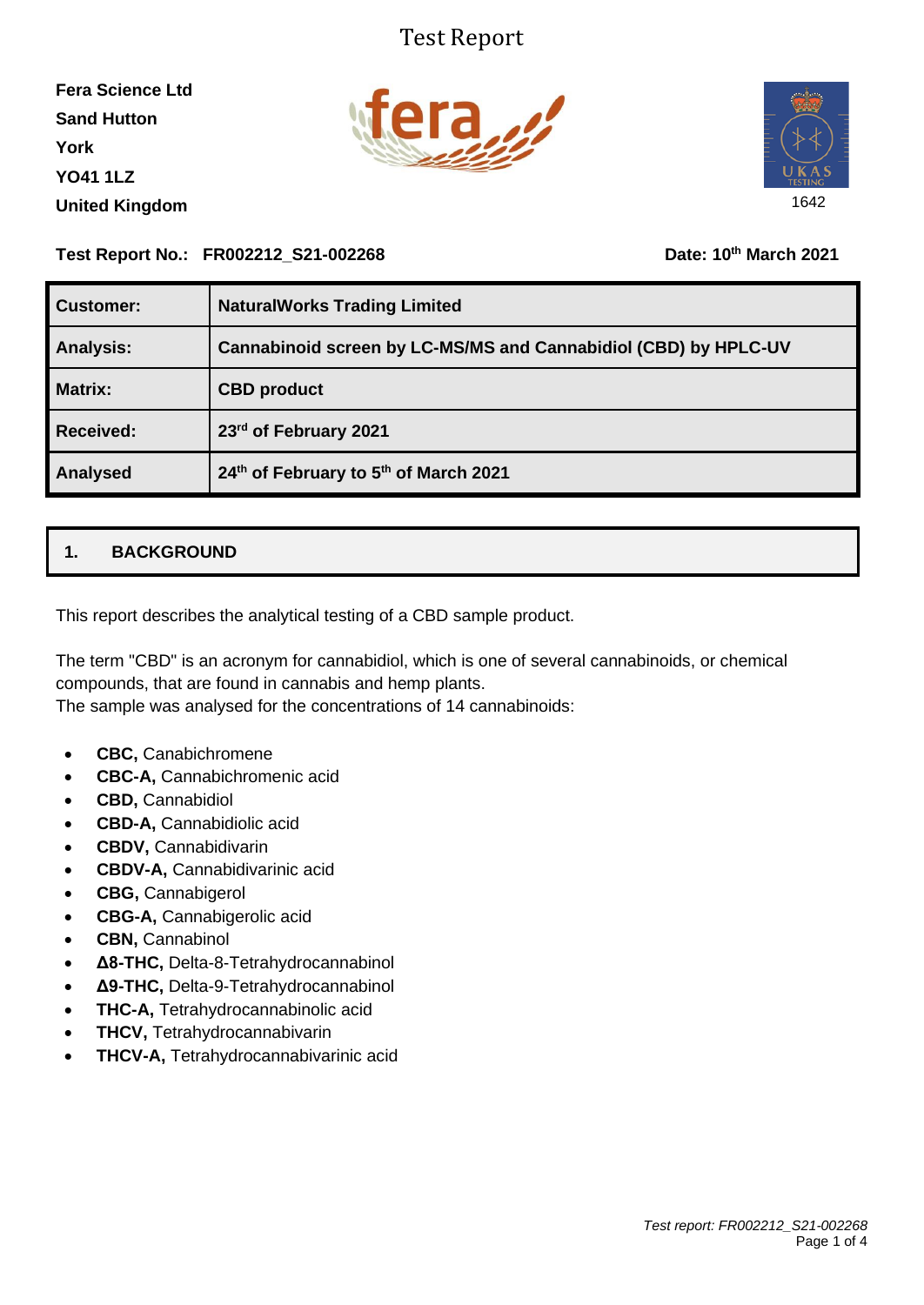## Test Report

#### **2. SAMPLE DESCRIPTION**

The sample was received at the laboratory in the manufacturers packaging and in satisfactory condition.

The sample was stored in the dark at ambient temperature prior to analysis.

A unique identifying number was assigned to the sample using the Fera laboratory information management system. The relevant sample details are shown in the table below.

| <b>Sample information</b> |                              |                                                                 |                          |                       |  |  |  |  |  |
|---------------------------|------------------------------|-----------------------------------------------------------------|--------------------------|-----------------------|--|--|--|--|--|
| <b>Fera reference</b>     | <b>Customer</b><br>reference | <b>Description</b>                                              | <b>Batch/LOT</b><br>code | <b>Best</b><br>before |  |  |  |  |  |
| S21-002268                | 10% MCT CBD<br>oil: M0611    | Naturalworks, CBD oil in MCT carrier<br>oil. 1000mg CBD. 10 ml. | M0611                    | 03/2023               |  |  |  |  |  |

# **3. SAMPLING AND ANALYSIS**

#### **3.1 Cannabinol (CBN), delta-9-tetrahydrocannabinol (Δ9-THC), delta-8-tetrahydrocannabinol (Δ8- THC), tetrahydrocannabinolic acid (THC-A), tetrahydrocannabivarin (THCV), canabichromene (CBC), cannabichromenic acid (CBC-A), cannabidiolic acid (CBD-A), cannabidivarin (CBDV), cannabidivarinic acid (CBDV-A), cannabigerol (CBG), cannabigerolic acid (CBG-A) and tetrahydrocannabivarinic acid (THCV-A)**

The sample was extracted into solvent and diluted before the cannabinoids were determined using LC-MS/MS. Accuracy of the method was assessed by analysing over spiked blank material alongside the samples.

#### **3.2 Cannabidiol (CBD)**

The sample was extracted into solvent and diluted before the cannabidiol was determined using LC-UV. Accuracy of the method was assessed by analysing in-house reference materials with known concentrations of CBD.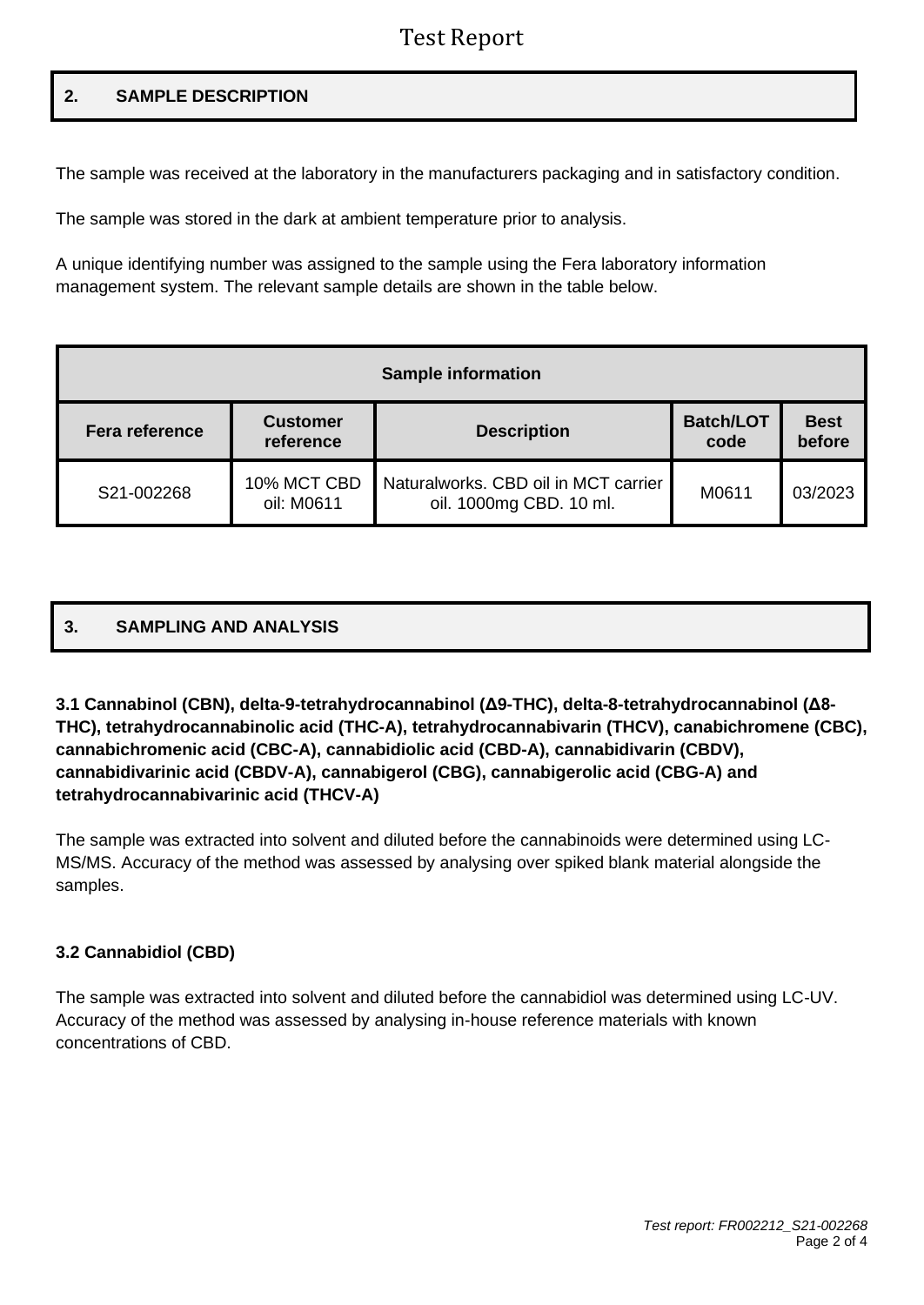## **4. RESULTS**

#### **4.1 Cannabinoid concentrations in mg/kg**

|                   | <b>Sample identification</b> | <b>Cannabinoid concentration (mg/kg)</b> |            |                      |              |             |                              |            |           |            |                   |                   |           |             |                              |
|-------------------|------------------------------|------------------------------------------|------------|----------------------|--------------|-------------|------------------------------|------------|-----------|------------|-------------------|-------------------|-----------|-------------|------------------------------|
| Fera<br>reference | <b>Customer</b><br>reference | <b>CBD</b>                               | <b>CBC</b> | CBC-<br>$\mathbf{A}$ | <b>CBD-A</b> | <b>CBDV</b> | <b>CBDV-</b><br>$\mathbf{A}$ | <b>CBG</b> | CBG-<br>n | <b>CBN</b> | Δ8-<br><b>THC</b> | Δ9-<br><b>THC</b> | THC-<br>A | <b>THCV</b> | <b>THCV-</b><br>$\mathbf{A}$ |
| S21-002268        | 10% MCT CBD<br>oil: M0611    | 116010                                   | < 20       | < 2.5                | < 2.5        | 36.4        | < 2.5                        | < 20       | < 1.75    | < 2.5      | 1 >               | 20.2              | < 1.75    | $\leq$ 1    | $\lt$                        |